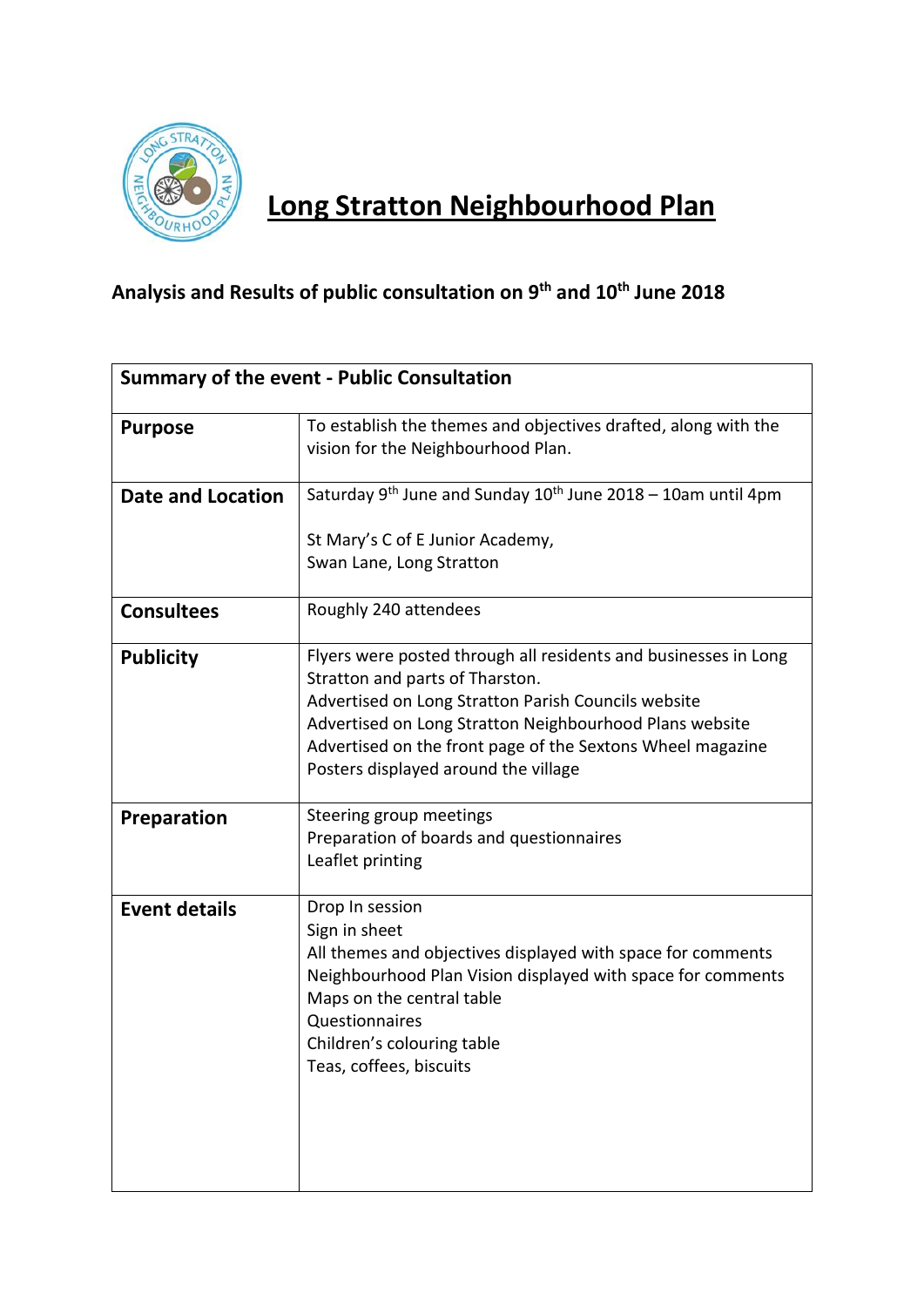## **Comments collected via post it notes on consultation boards**

## **Community and facilities**

| COMMUNISTY AND TACHINGS |           |                                                                                                                                                                                                                                                                                                                                                                                                                                                                                                           |
|-------------------------|-----------|-----------------------------------------------------------------------------------------------------------------------------------------------------------------------------------------------------------------------------------------------------------------------------------------------------------------------------------------------------------------------------------------------------------------------------------------------------------------------------------------------------------|
|                         | $\bullet$ | Include focus on the youth of the village in our community specifically as well                                                                                                                                                                                                                                                                                                                                                                                                                           |
| Youth                   | $\bullet$ | Scout and Guide specific facilities for the youth of the village to develop them within our<br>community - already around 200 young people involved. Need own space to develop<br>further with increasing village population.                                                                                                                                                                                                                                                                             |
|                         | $\bullet$ | More consideration for young people within the community - not just through schools.<br>What do they want? Nearly 200 young people engage with Guiding and Scouting locally.<br>Opportunities for them within the new Neighbourhood Plans? Own<br>land/building/facilities to develop and increase provision and opportunities for our young<br>people, adult volunteers and wider community.                                                                                                             |
|                         | $\bullet$ | Community Infrastructure to work alongside current community groups - need for own<br>specific space for Guiding/Scouting Groups so that facilities can be used by young people<br>of the community and wider village. Huge benefits and opportunities from having own<br>space within village.                                                                                                                                                                                                           |
|                         | $\bullet$ | Scout and Guide specific facilities for the young people in our village to grow and develop<br>as rounded citizens within the community. Opportunities this offers to them and wider<br>community - We have Kayak, Archery, rifle shooting, climbing instructors, and equipment<br>but no base to deliver these within the current village. With our own space can increase<br>opportunities. Around 200 young people already involved - Need to have own facilities<br>within growing village community. |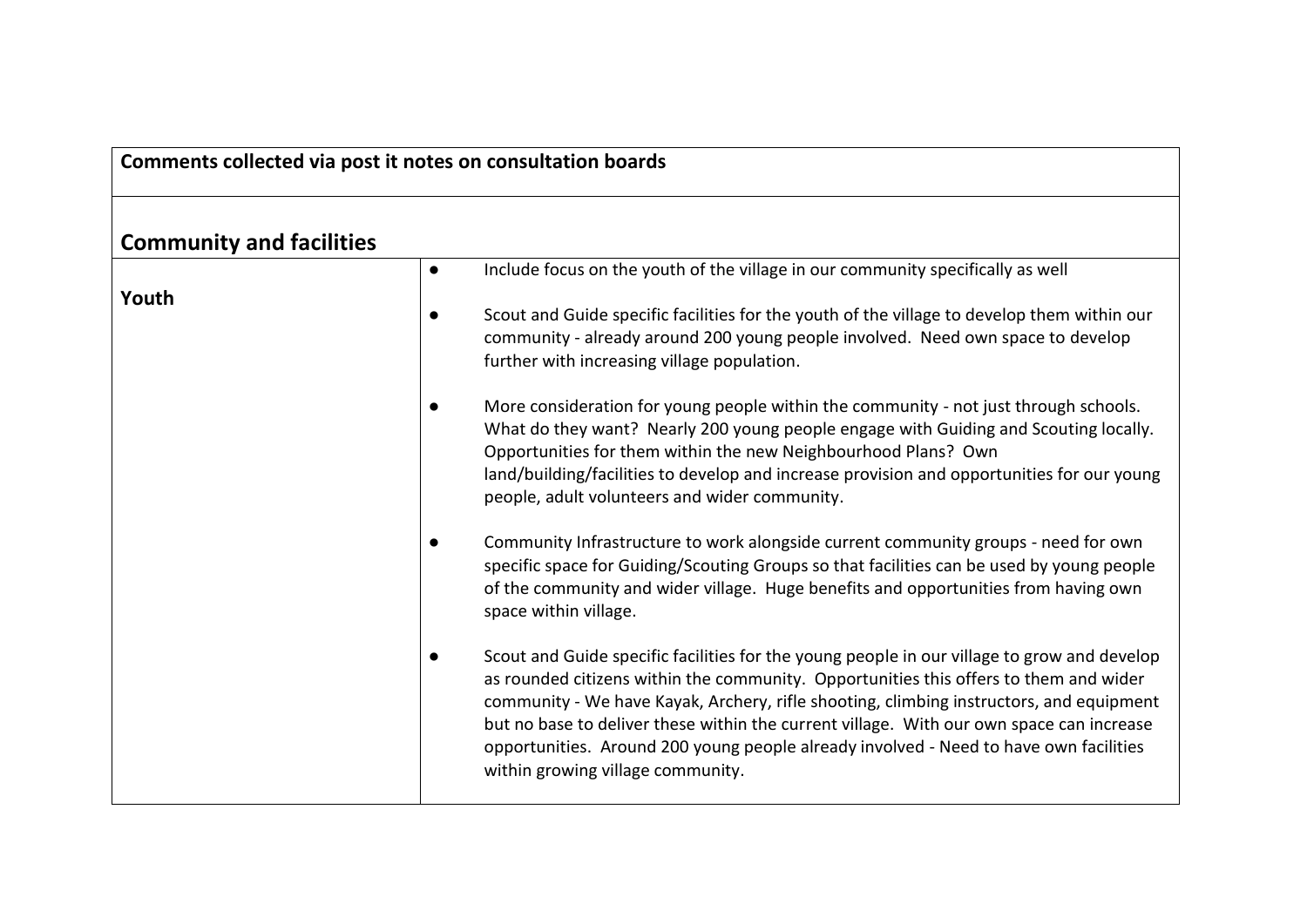|                                    | $\bullet$ | Youth facilities - Guide/Scout specific land/ building - opportunities for young people of<br>village and wider community. Huge benefits to having own facilities.                            |
|------------------------------------|-----------|-----------------------------------------------------------------------------------------------------------------------------------------------------------------------------------------------|
|                                    | $\bullet$ | Opportunities for young people to have indoor activities                                                                                                                                      |
|                                    | $\bullet$ | Opportunity for space between E3 Employment area and Southern roundabout not<br>allocated for housing to be developed for community use Potential for Scout and Guide<br>specific facilities. |
|                                    | $\bullet$ | Drop in café for all ages. Youth facilities. Safe space for youngsters to socialise.                                                                                                          |
|                                    | $\bullet$ | Need to consider youth facilities, specifically Scout and Guide provision. Land for<br>developing headquarters with growing village.                                                          |
|                                    |           |                                                                                                                                                                                               |
| Improvements to the village centre |           |                                                                                                                                                                                               |
| Better outdoor public spaces       | $\bullet$ | Long Stratton needs a proper park, before all the green spaces goes to concrete. The<br>playing field is not fit for purpose.                                                                 |
|                                    | $\bullet$ | Open spaces for older residents where they can sit and walk in a park environment                                                                                                             |
|                                    | $\bullet$ | A little play area for kids close to the heart of the village would be lovely - where parents<br>can come, shop, sit in the park etc                                                          |
|                                    | $\bullet$ | A playfield for children with a shallow pool (for hot days)                                                                                                                                   |
|                                    | $\bullet$ | We need not just green spaces, but a park like environment where the elderly can sit and<br>have picnics, to meet with friends.                                                               |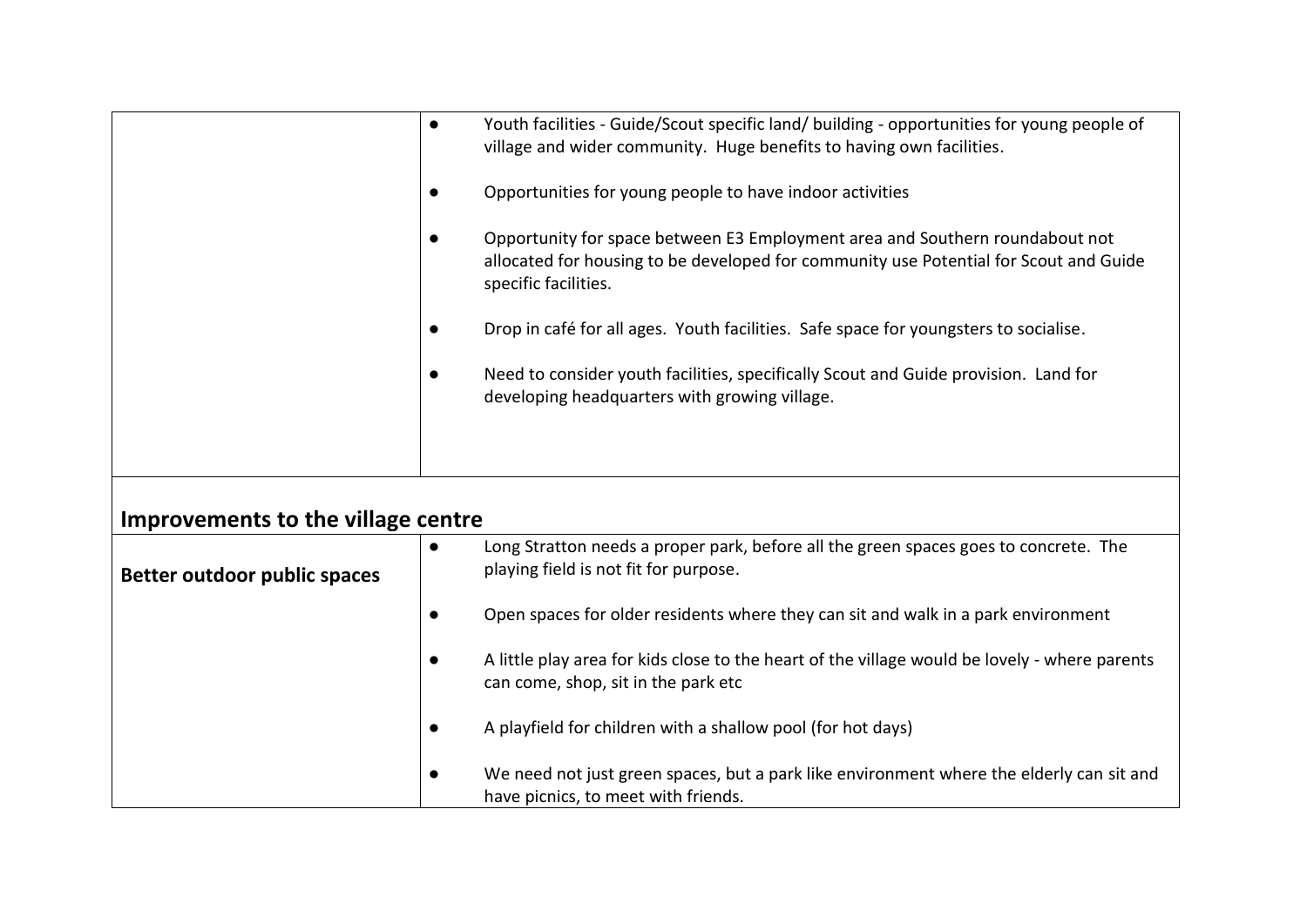|                                                  |           | Footpaths in Long Stratton to link up with long distance footpaths such as the Boudicca<br>Way                                                                                                                        |
|--------------------------------------------------|-----------|-----------------------------------------------------------------------------------------------------------------------------------------------------------------------------------------------------------------------|
|                                                  |           | Underutilised public spaces. Are green spaces and not all green spaces need to be used.<br>Seating is there, Christmas tree.                                                                                          |
|                                                  |           | Memorial Garden - Could be improved as a green open space                                                                                                                                                             |
|                                                  | $\bullet$ | New play areas needed in new developments and close to village centre.                                                                                                                                                |
| <b>Improvements to A140 in</b><br>village centre | $\bullet$ | Gentrification and pedestrianize the A140. Too much pollution, noise even at night.                                                                                                                                   |
|                                                  | $\bullet$ | Pretty up or even better remove and pedestrianize the road in town                                                                                                                                                    |
|                                                  | $\bullet$ | Noise issue - can we pedestrianize and have speed bumps to slow cars                                                                                                                                                  |
|                                                  |           | Agree that overall aim should be to make village centre safe and pleasant to walk around.<br>It is neither at present with sections of narrow pavements and not enough safe crossings.<br>Proposals big step forward. |
| <b>Bigger/more facilities needed</b>             | $\bullet$ | Surgery, chemist and parking a nightmare now add 1800 house occupants                                                                                                                                                 |
| as village expands                               | $\bullet$ | A modern community building in a central location                                                                                                                                                                     |
| More local shops/markets                         | $\bullet$ | Would love to see more local and craft shops or markets                                                                                                                                                               |
|                                                  | $\bullet$ | Market would be good                                                                                                                                                                                                  |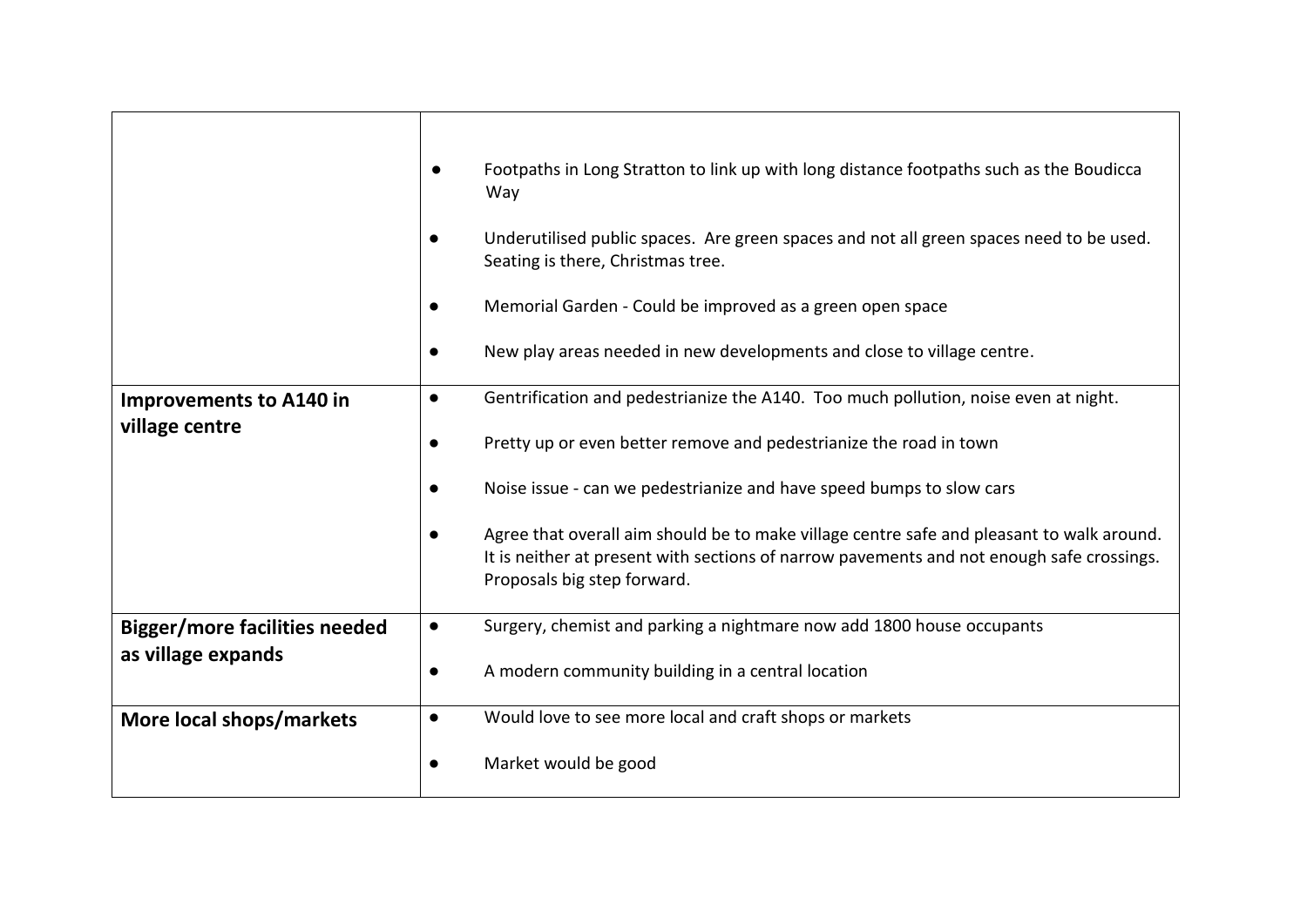|                                               | $\bullet$ | Space for a little market and seating outside cafes lovely!                                                                                                                       |
|-----------------------------------------------|-----------|-----------------------------------------------------------------------------------------------------------------------------------------------------------------------------------|
|                                               |           | The notion of a market place is good. What certainty do you have that stall holders will<br>use it?                                                                               |
|                                               | $\bullet$ | Market would be good                                                                                                                                                              |
| More vegetation in village                    | $\bullet$ | More trees in historic area once bypass built                                                                                                                                     |
| centre                                        |           | Plant more trees and flowers in village centre                                                                                                                                    |
|                                               |           | Enter Long Stratton in Village in Bloom. Councillors could contribute their £1,000 (given<br>each year) to this cause.                                                            |
|                                               |           | Plant daffodils. Plant flowering cherry trees. 5,000?                                                                                                                             |
|                                               |           | New planting and greening of centre of village suggestions look ok                                                                                                                |
|                                               |           | Tidy land in front of library and develop as planting                                                                                                                             |
|                                               |           | More planting of trees, shrubs etc where ever possible in and around village.                                                                                                     |
| Protecting and enhancing the<br>historic core | $\bullet$ | Highlighting the Historic Areas more in the village - Ice House, Old Fire Station, Old Manor<br>House location etc                                                                |
|                                               |           | Ensure changes reflect and enhance the historic buildings. The centre of the village could<br>be really pretty - maybe a little heritage trail and frame historic buildings well. |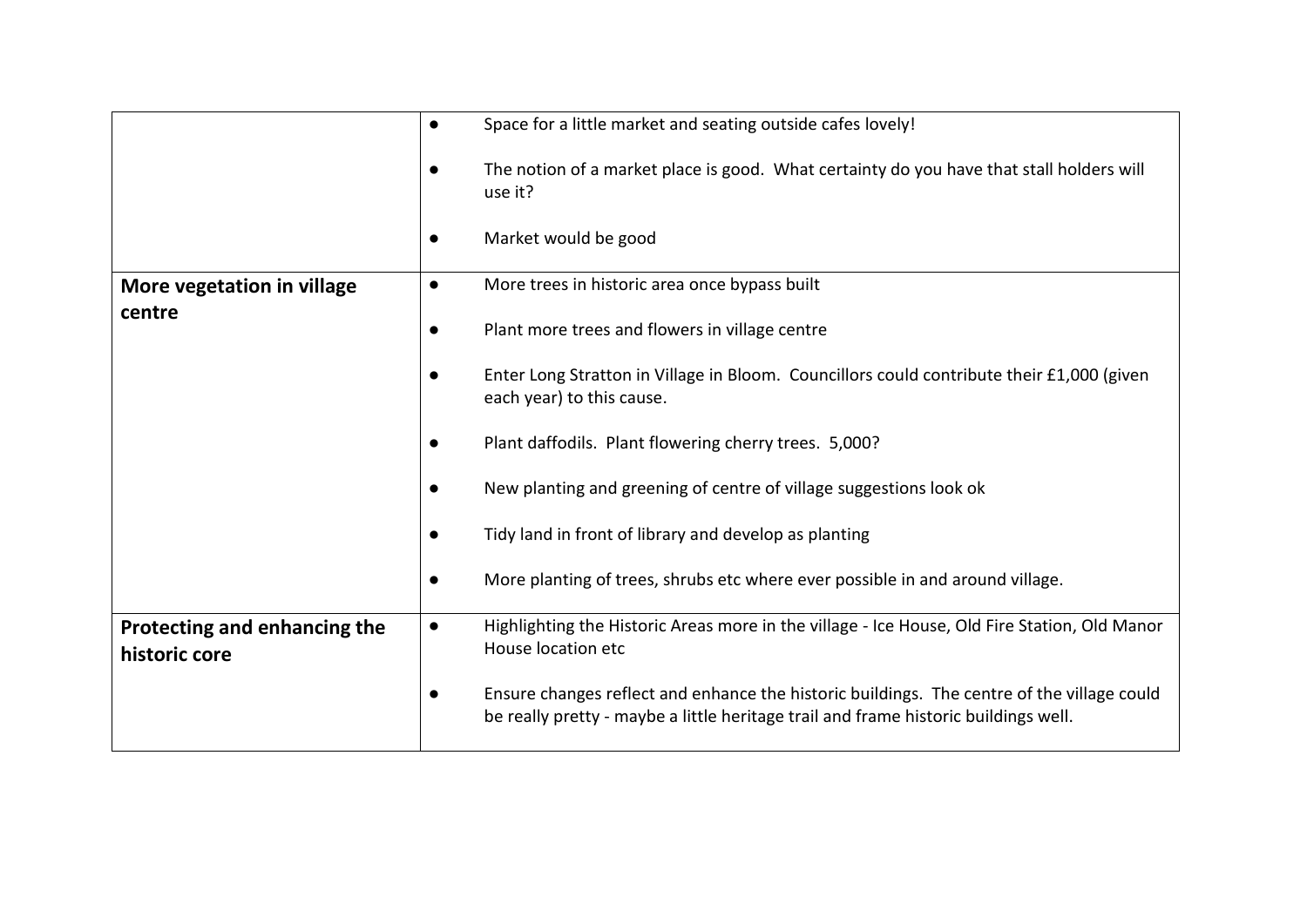|                                               | $\bullet$ | Support plan for new commons within the development. Setting and design of new<br>housing should sit well with the local historic setting and historic countryside (as set out in<br>historic landscape study). |
|-----------------------------------------------|-----------|-----------------------------------------------------------------------------------------------------------------------------------------------------------------------------------------------------------------|
| <b>Swimming pool</b>                          | $\bullet$ | Swimming pool                                                                                                                                                                                                   |
|                                               |           | Swimming pool would benefit all                                                                                                                                                                                 |
| <b>Street lighting</b>                        | $\bullet$ | Make sure there is street lighting                                                                                                                                                                              |
|                                               |           | Street lights should be modern low lights as surrounding countryside is a dark skies area -<br>we should promote and value this.                                                                                |
|                                               |           | Fire Station/Swan Lane - Better lighting for this well used crossing point (please!)                                                                                                                            |
| <b>Concerns regarding St Michaels</b><br>Road | $\bullet$ | What about us on St Michaels Road. 4 bed houses and all that comes with it. Right up to<br>our boundary. Considered - not.                                                                                      |
|                                               |           | Integration is one thing, but St Michaels Road is a PRIVATE estate, and do not want to<br>have any link to new estates. Elderly residents need some peace.                                                      |
|                                               |           | There is a link road/ footpath from phase 1&2 estates to St Michaels Road. This needs to<br>be stopped. St Michaels Road is a PRIVATE estate. No access to anywhere else.                                       |
| <b>Other comments</b>                         | $\bullet$ | Consider us before newcomers. We have paid our council tax for years.                                                                                                                                           |
|                                               | $\bullet$ | We - old residents choose to live in a village not a town                                                                                                                                                       |
|                                               |           | Why take our open spaces and replace them with green open spaces for new residents                                                                                                                              |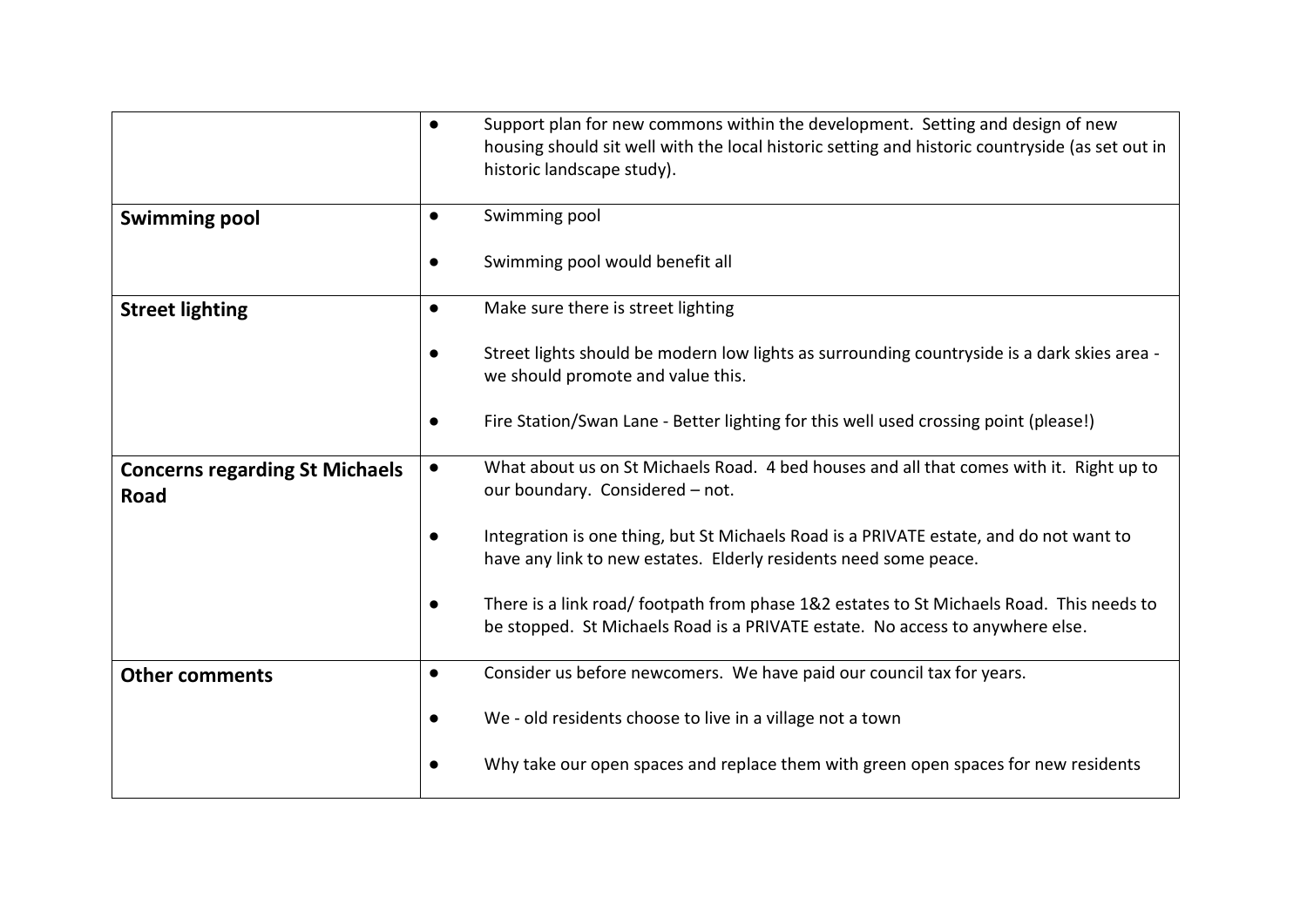| Needs strict control on drinking/events in town centre. Families first!                                                                                                                                               |
|-----------------------------------------------------------------------------------------------------------------------------------------------------------------------------------------------------------------------|
| A study to determine what facilities the community would use and need, should be carried<br>out. This should be subdivided to ensure all groups needs are met.<br>Care home should not be next to the sewerage works! |
| Why put a care home by the sewerage works. How can the residents get to the village?<br>No bus, just stench!                                                                                                          |
| Cut grass verges regularly (all cut at different times). Can't people living nearby have the<br>job and therefore take a pride in their work.                                                                         |
| Leisure centre ok for people who can afford it, but for many young families this is out of<br>the question - what is there for them?                                                                                  |
| Village Hall - Needs signposting within the village                                                                                                                                                                   |
| Reduce alcohol licensing in town centre - too much noise and drinking                                                                                                                                                 |
| Fire station is a real opportunity - unsure what for!                                                                                                                                                                 |
| Is the telephone exchange another opportunity? Why is it here?                                                                                                                                                        |
| How will 6th form space be provided with all the new houses?                                                                                                                                                          |
| Need to retain the strong community feel for Long Stratton                                                                                                                                                            |
| More local entertainment opportunities                                                                                                                                                                                |
|                                                                                                                                                                                                                       |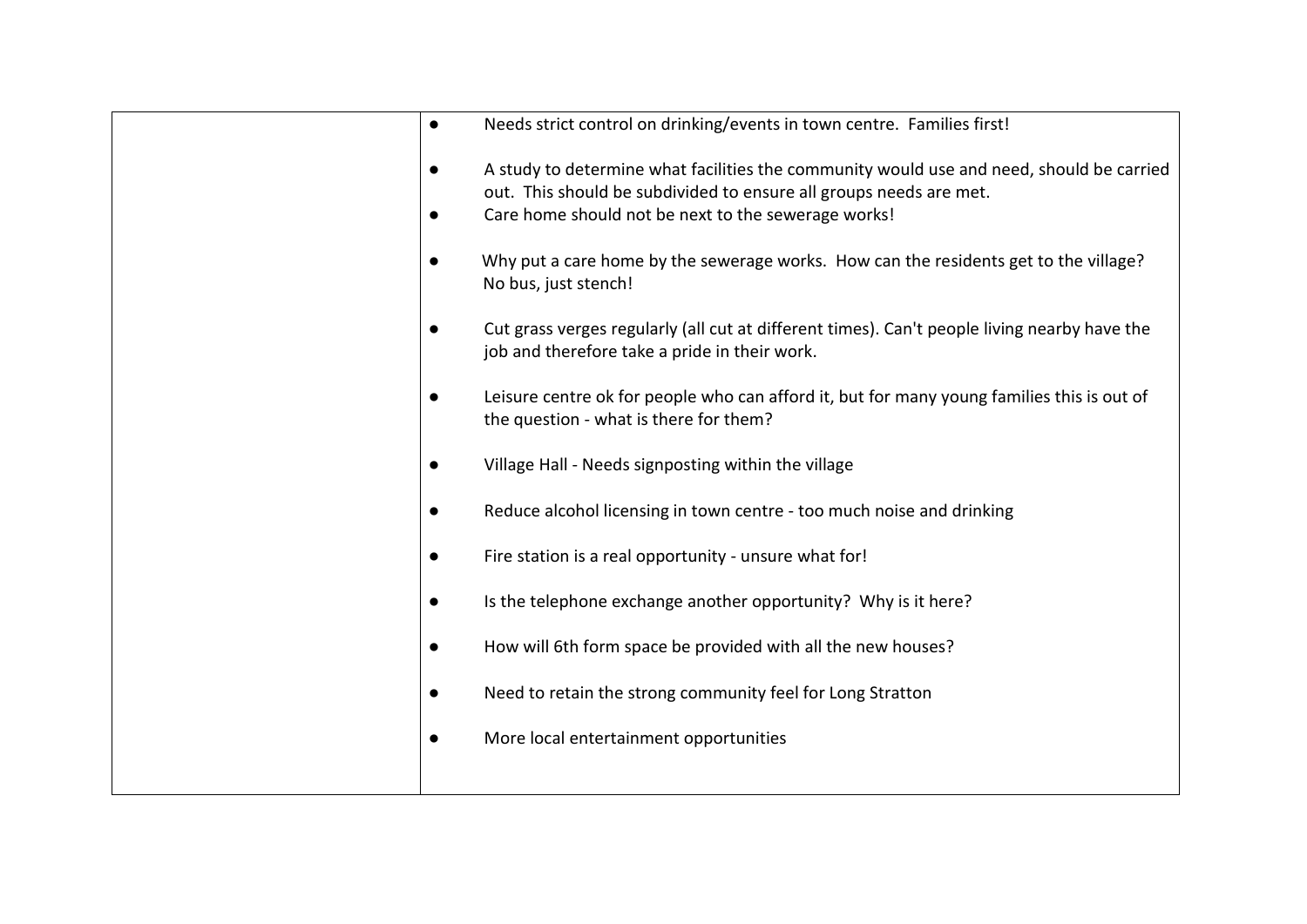| <b>Transport</b>   |           |                                                                                                                                     |
|--------------------|-----------|-------------------------------------------------------------------------------------------------------------------------------------|
| <b>Car parking</b> | $\bullet$ | If we want to promote the village and to encourage people to come here, we need more<br>car parking facilities                      |
|                    | $\bullet$ | Car parking                                                                                                                         |
|                    | $\bullet$ | Car parking                                                                                                                         |
|                    | $\bullet$ | Car parking needs to be addressed                                                                                                   |
|                    | $\bullet$ | Car parking! None on East of Village. Church would benefit from a car park down Hall<br>Lane:                                       |
|                    | $\bullet$ | More car parking around the schools (and leisure centre) - safety of young people                                                   |
|                    | $\bullet$ | Car parking                                                                                                                         |
|                    | $\bullet$ | Parking considerations round the schools - can they be improved?                                                                    |
|                    | $\bullet$ | More parking areas in village centre-spaces along main road                                                                         |
|                    | $\bullet$ | Parking is very difficult for residents, if emergency services are needed, emergency<br>vehicles may have problems getting through. |
|                    | $\bullet$ | Surgery, chemist and parking a nightmare now add 1800 house occupants                                                               |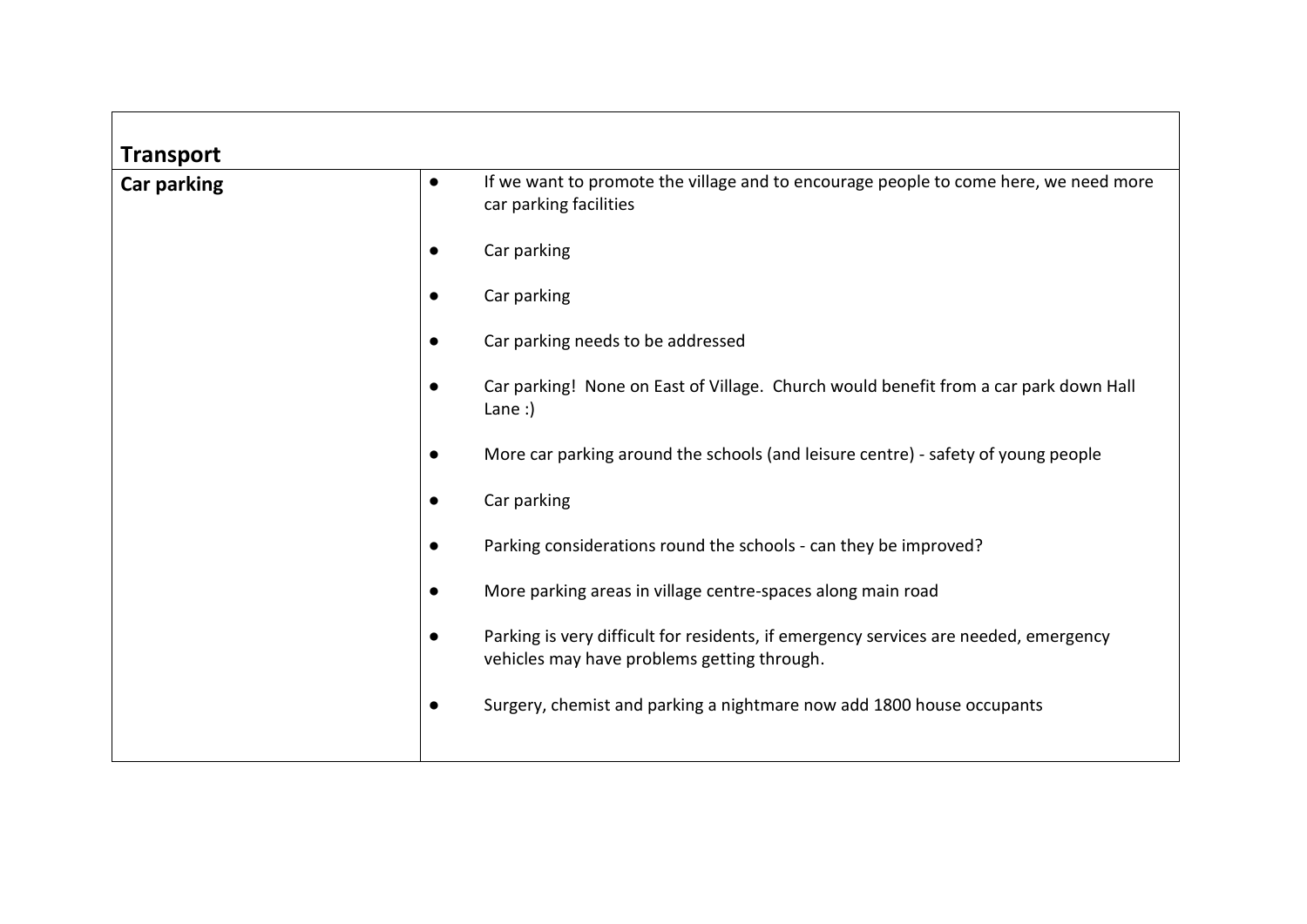| <b>Environmental concerns</b> | $\bullet$ | Long queues at Flowerpot Lane junction every morning and evening now. Will become<br>much worse with new plan. How does this improve the environment?? Even more local<br>pollution. |
|-------------------------------|-----------|--------------------------------------------------------------------------------------------------------------------------------------------------------------------------------------|
| <b>Safety issues</b>          | $\bullet$ | Stop late night speeding - safety issue                                                                                                                                              |
|                               | $\bullet$ | While it's a good idea to have a market there will still be lorries and traffic on road                                                                                              |
|                               | $\bullet$ | Should be under 30mph ideally 25mph                                                                                                                                                  |
|                               | $\bullet$ | Ipswich Road junction - Hall Lane should be pedestrianised. Very dangerous Road. Traffic<br>comes out thinking they have right of way.                                               |
|                               | $\bullet$ | Parking on residential paths is becoming an issue for children and residents on buggies                                                                                              |
|                               | $\bullet$ | A140 junction area round Flowerpot Lane - difficult to cross safely - consideration in that<br>area                                                                                  |
|                               | $\bullet$ | I use a wheelchair, cars parked on pathways are a big problem. Uneven paths are also<br>horrendous.                                                                                  |
|                               | $\bullet$ | All crossing points should be controlled                                                                                                                                             |
|                               | $\bullet$ | Speeding in Francis Road needs looking into                                                                                                                                          |
|                               | $\bullet$ | 20 mph limit through the village. Extend 30 mph area to the north.                                                                                                                   |
|                               | $\bullet$ | Enforced speed limits via traffic control                                                                                                                                            |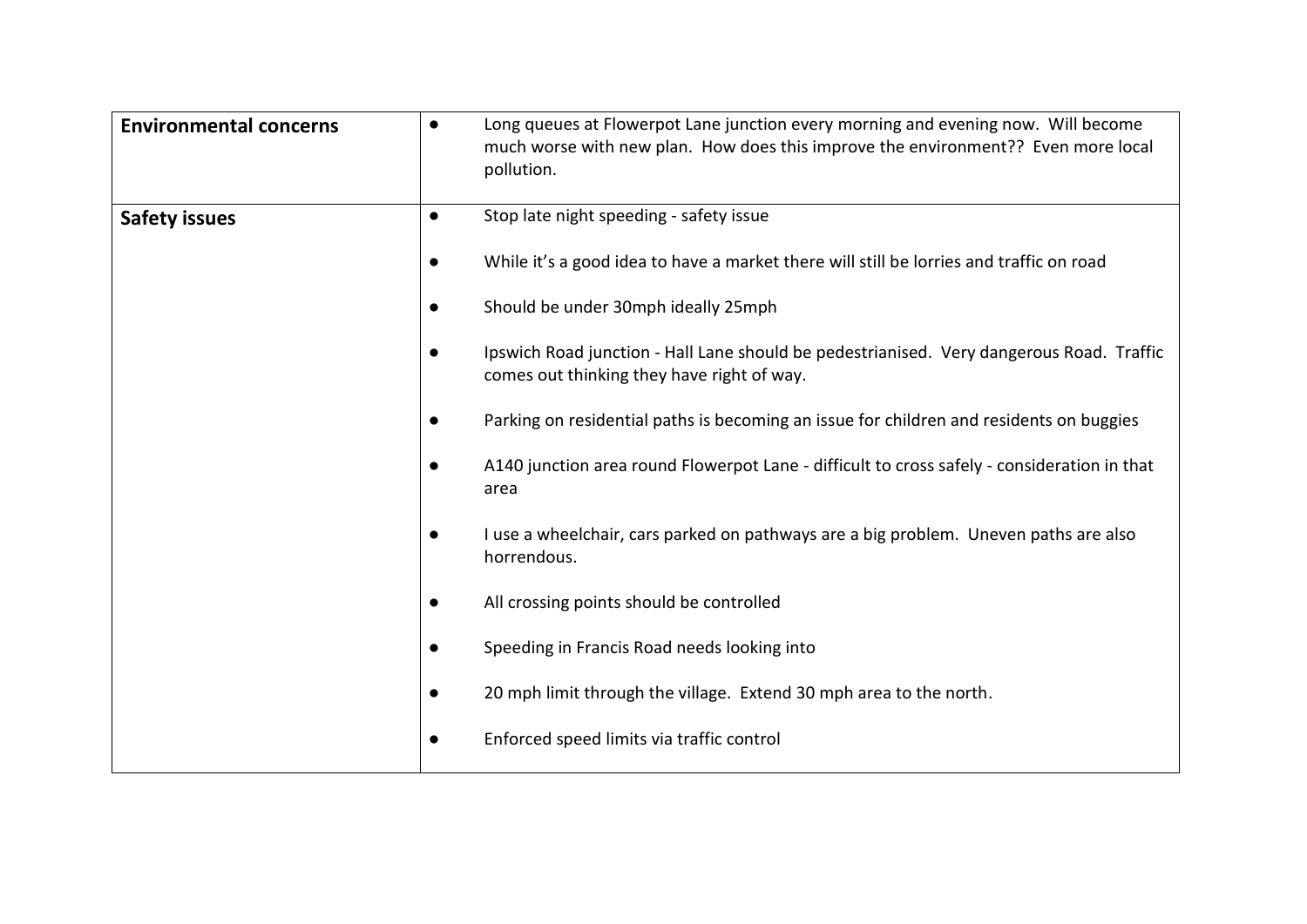| <b>Concerns over new</b><br>development design regarding | $\bullet$ | Current planning application needs to be re-thought. Industrial estate too great an impact<br>in historic countryside and too much lighting in dark skies area.                                                                                                         |
|----------------------------------------------------------|-----------|-------------------------------------------------------------------------------------------------------------------------------------------------------------------------------------------------------------------------------------------------------------------------|
| the roads                                                | $\bullet$ | The 'by-pass' is badly designed and will be a feeder road to the new estates. Too many<br>roundabouts - long delay on A140 will not make Long Stratton attractive to industry and<br>centre of Long Stratton will be as busy with vehicle traffic as now.               |
|                                                          |           | Access area point to employment space off bypass ideally, rather than the quieter road<br>from Long Stratton (Traffic has to go via southern roundabout)                                                                                                                |
|                                                          | $\bullet$ | The proposal to block the southern end of A140 will cause all existing properties,<br>householders - as well as new ones - who need to travel towards Diss/Ipswich etc to<br>access the bypass via Hall Lane against the flow of bypass traffic. Congestion is assured. |
| <b>Improvements for cyclists</b>                         | $\bullet$ | Cycle paths etc                                                                                                                                                                                                                                                         |
|                                                          | $\bullet$ | Cycle paths need to be shown along A140, Swan Lane and Flowerpot Lane                                                                                                                                                                                                   |
|                                                          | $\bullet$ | More bike racks in village centre please                                                                                                                                                                                                                                |
|                                                          | $\bullet$ | Junction at Hall Lane into village difficult by bike and car. Hard to improve though.                                                                                                                                                                                   |
|                                                          | $\bullet$ | A140 north and south of centre - need cycle path                                                                                                                                                                                                                        |
|                                                          | $\bullet$ | Better access for cyclists at Swan Road and Flowerpot Lane - mini roundabouts                                                                                                                                                                                           |
|                                                          | $\bullet$ | Cycle path also would be good (on A140)                                                                                                                                                                                                                                 |
|                                                          | $\bullet$ | Agree with changes. Worth having meeting with local cyclists - village not easy for bikes!<br>Enhanced road junctions etc would be good.                                                                                                                                |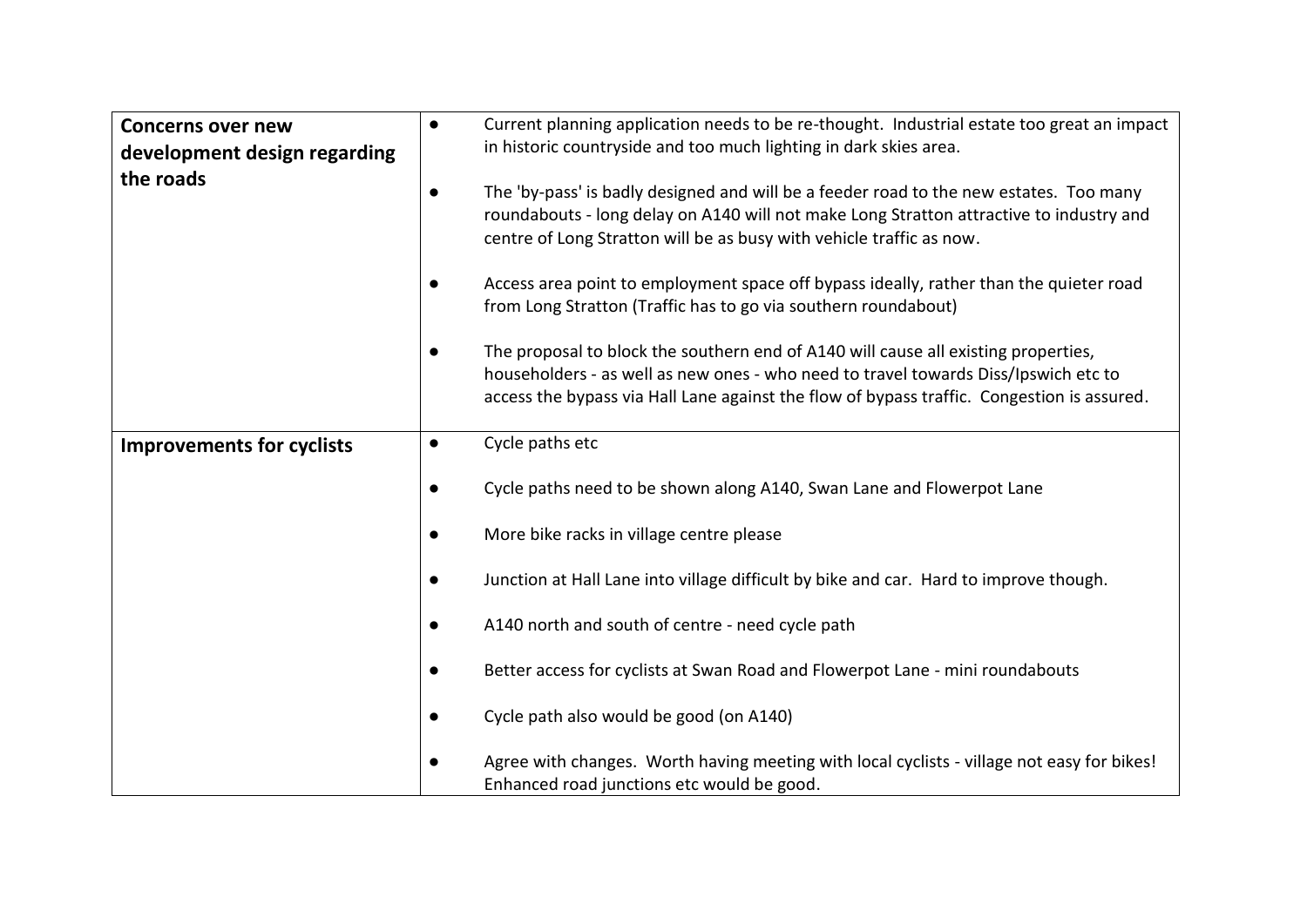| <b>Improvements to footpaths</b>    | $\bullet$ | Footpath needed from Trafalgar Lodge and Nelson Lodge into village                                                                                         |
|-------------------------------------|-----------|------------------------------------------------------------------------------------------------------------------------------------------------------------|
|                                     | $\bullet$ | Need a footpath along Swan Lane as far as public footpath on corner                                                                                        |
|                                     | $\bullet$ | Footway to Swan Lane footpath excellent idea                                                                                                               |
|                                     | $\bullet$ | Narrowing of A140 to wider paths to improve pedestrian experience                                                                                          |
|                                     | $\bullet$ | Pedestrianize A140 from Swan Lane to Flowerpot Lane similar to centre of Diss where<br>access by service vehicles is allowed.                              |
|                                     | $\bullet$ | Improvement to path/pavement south side of village towards water tower                                                                                     |
|                                     |           | Narrow A140 and widen pavements                                                                                                                            |
|                                     |           | Widening of narrow areas of footpaths and outside church would be good                                                                                     |
|                                     | $\bullet$ | Pavement very narrow between Welford Court and Stratton Motors                                                                                             |
|                                     |           | Footpath widening needs to extend up the hill (Coopers Court to Edges Lane)                                                                                |
|                                     | $\bullet$ | Foot/cycle link between Hall Lane and proposed pedestrian gateway opposite Ice House<br>court                                                              |
| <b>Crossings needed/improvement</b> | $\bullet$ | Also, safe crossings at all other footpath crossings.                                                                                                      |
|                                     | $\bullet$ | Pedestrian lights                                                                                                                                          |
|                                     | $\bullet$ | Footpath suggested to come out opposite co-op should have pedestrian crossing opposite.<br>People will not walk down to existing crossing links accidents. |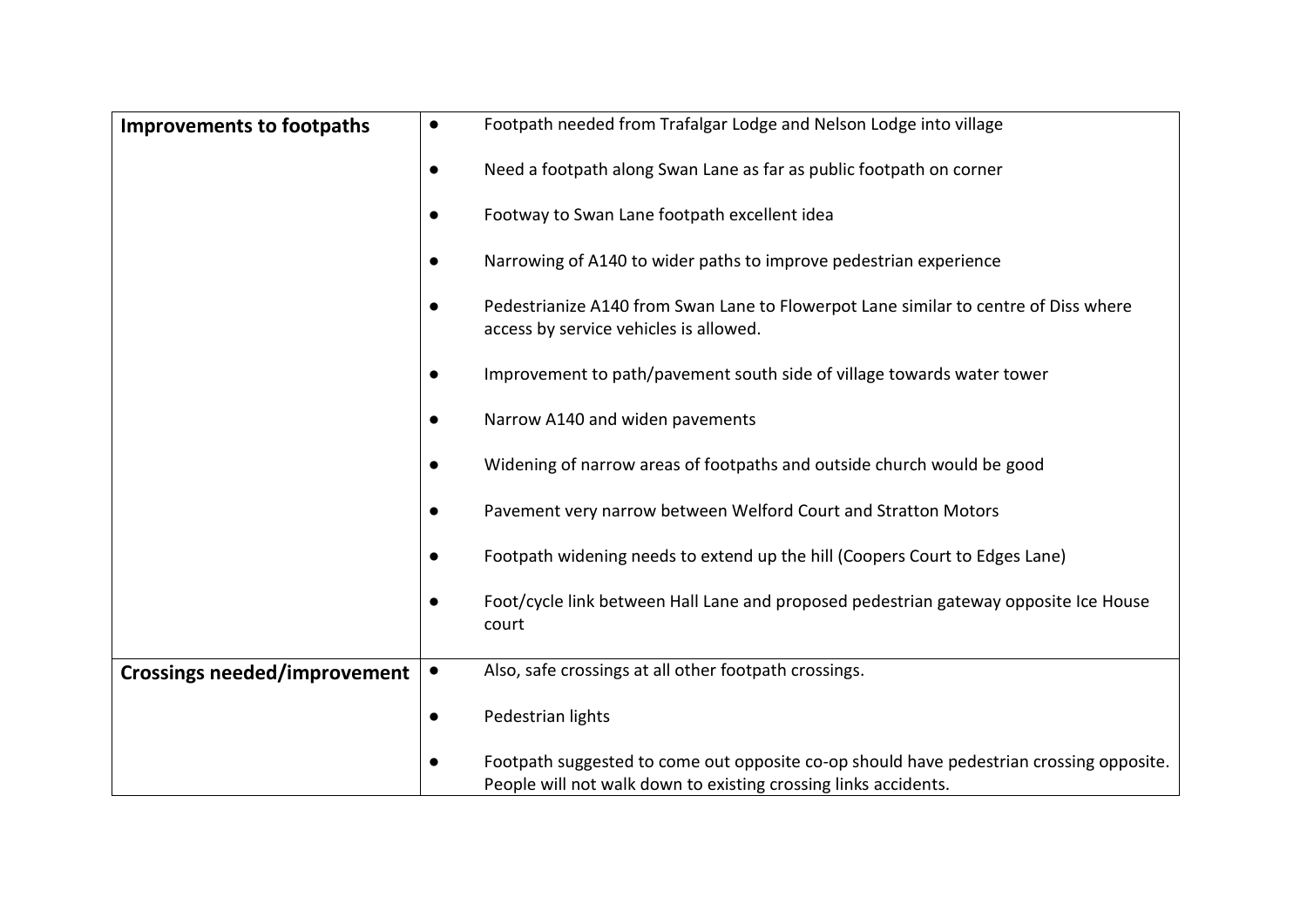|                                                          | $\bullet$ | Possible pedestrian signal at Flowerpot Lane junction over Ipswich Road                                 |
|----------------------------------------------------------|-----------|---------------------------------------------------------------------------------------------------------|
|                                                          | $\bullet$ | Pedestrian crossing or similar south side of village - perhaps round St Marys/Village Hall<br>area      |
|                                                          | $\bullet$ | Belisha Beacon crossings rather than Pelican crossings, shows traffic                                   |
|                                                          | $\bullet$ | Need more crossings up the hill. Shut top of St Michaels Road.                                          |
|                                                          | $\bullet$ | More pedestrian crossings                                                                               |
|                                                          | $\bullet$ | Proposals look good. Improve crossing for pedestrians/cycles at Edges Lane - drop curbs<br>etc          |
| <b>Pedestrianize areas</b>                               | $\bullet$ | Motorists coming from Hall Lane think they have right of way. This should be a pedestrian<br>area only. |
|                                                          | $\bullet$ | Gentrification and pedestrianisation                                                                    |
|                                                          | $\bullet$ | Noise issue - can we pedestrianize and speed bumps to slow cars                                         |
|                                                          | $\bullet$ | A pedestrianised area would be great on the main road through the village                               |
| Industrial traffic's need for<br>direct access to bypass | $\bullet$ | Better access to bypass also needed and need to consider access of Tharston Ind Estate to<br>bypass.    |
|                                                          | $\bullet$ | Industrial traffic needs direct access to the bypass                                                    |
|                                                          | $\bullet$ | Access point into the employment area site needed off the bypass also                                   |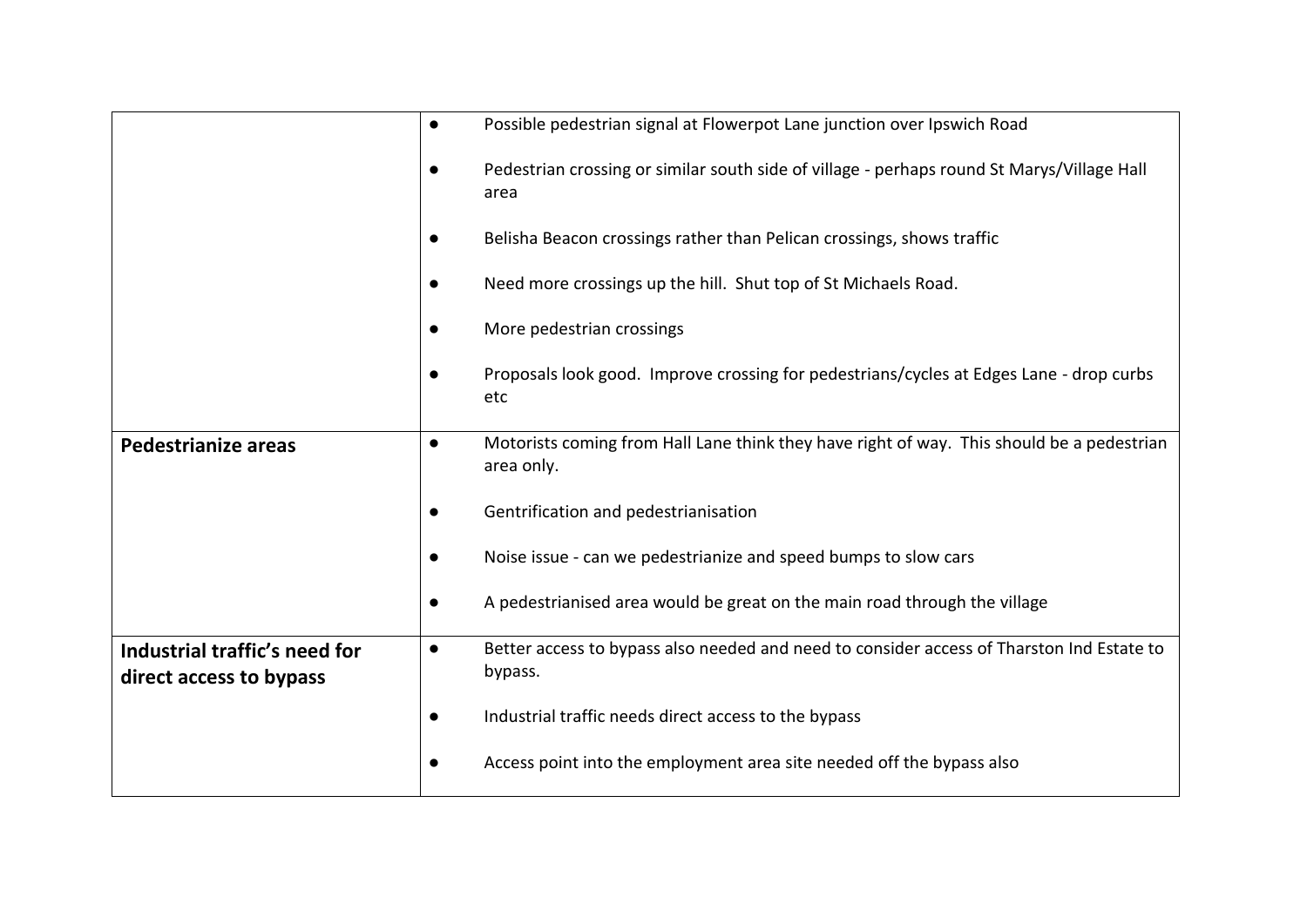| <b>Buses</b>                                       | $\bullet$ | Bus stop at the end of Manor Road is an accident waiting to happen maybe change where<br>it stops                                                                                                    |
|----------------------------------------------------|-----------|------------------------------------------------------------------------------------------------------------------------------------------------------------------------------------------------------|
|                                                    | $\bullet$ | More bus stops on estates                                                                                                                                                                            |
|                                                    | $\bullet$ | Move bus stop from Manor Road to Francis Road - much safer                                                                                                                                           |
|                                                    | $\bullet$ | Move Manor Road bus stop - Improvement needed in that area (i.e. schools)                                                                                                                            |
|                                                    | $\bullet$ | Bus stop on Manor Road is dangerous and buses are staying for 15 minutes (engines on)                                                                                                                |
|                                                    | $\bullet$ | Allowing buses to wait for prolonged periods outside the old bank is downright dangerous<br>for cars exiting Star Lane. Vision to the right is totally obscured this happens several times<br>a day. |
|                                                    | $\bullet$ | Bus stop restricts movement along pavement                                                                                                                                                           |
|                                                    | $\bullet$ | Bus stop opposite Sturmy Road on Francis Road is not on map                                                                                                                                          |
| <b>Concerns regarding junction of</b>              | $\bullet$ | Junction of Flowerpot Lane/A140 very difficult to cross safely                                                                                                                                       |
| <b>Flowerpot Lane and A140</b>                     | $\bullet$ | Need to improve crossings at Flowerpot Lane/A140 both ways                                                                                                                                           |
|                                                    | $\bullet$ | Dangerous crossing at the junction of Flowerpot Lane and A140. Lowered pavements to<br>encourage crossing but no pedestrian signal and crossing is always a gamble!                                  |
|                                                    | $\bullet$ | Pedestrian crossing needed at Flowerpot Lane junction at A140                                                                                                                                        |
| <b>Bridge/access over bypass to</b><br>countryside | $\bullet$ | Bridge across the bypass for pedestrians and cyclists to have access to the countryside, or<br>underpass.                                                                                            |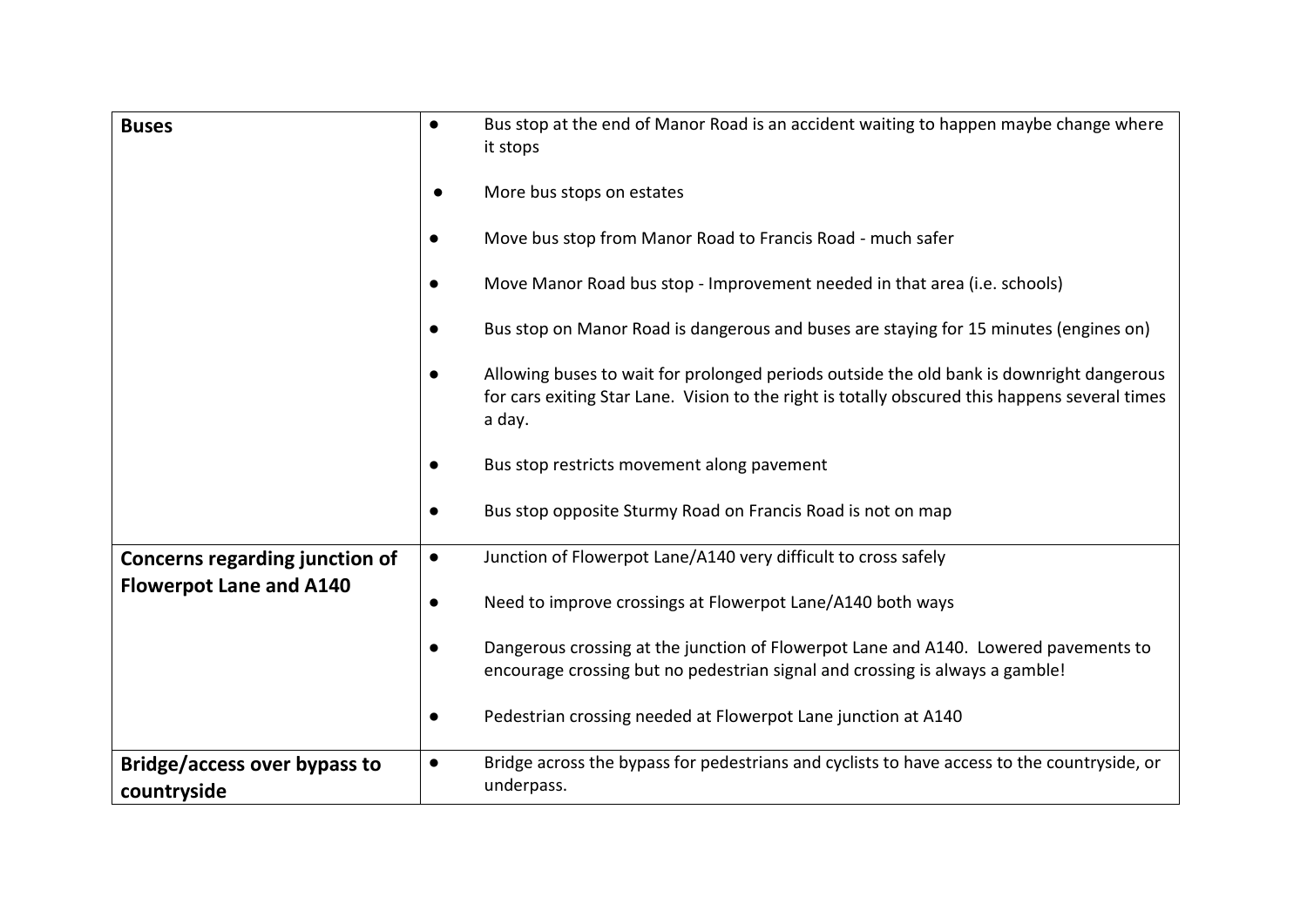|                                             | $\bullet$ | Ensure bridge for bikes/ walkers over bypass and links to wonderful footpath network<br>beyond.                                                                                                                         |
|---------------------------------------------|-----------|-------------------------------------------------------------------------------------------------------------------------------------------------------------------------------------------------------------------------|
|                                             | $\bullet$ | Bridge over bypass at Edges Lane is essential. For pedestrians and cyclists.                                                                                                                                            |
|                                             | $\bullet$ | Cyclists need infrastructure to go beyond the centre of the village. Proper junctions past<br>bypass for cyclists and pedestrians.                                                                                      |
|                                             | $\bullet$ | Proper crossing points need to be put in to enable people to get to the countryside                                                                                                                                     |
|                                             | $\bullet$ | Footbridge including for cyclists to go from Edges Lane over the bypass to the countryside                                                                                                                              |
|                                             | $\bullet$ | Access from housing to east of village by foot/bikes needs consideration. Lots of people<br>walk and cycle out there. Look at longer circular walks east of the village and where<br>access in village might be easier. |
| <b>Concerns regarding Flowerpot</b><br>Lane | $\bullet$ | Take proposed Spur Road to back of Tharston Industrial estate rather than traffic going up<br>Flowerpot Lane Ind Est                                                                                                    |
|                                             | $\bullet$ | Traffic on Flowerpot Lane is already heavy with increasing volumes of commercial<br>vehicles. 20mph is ignored. Will the new development worsen an existing problem?                                                    |
| <b>Other comments</b>                       | $\bullet$ | There will still be heavy traffic flow in village centre. (Residents and business traffic)                                                                                                                              |
|                                             | $\bullet$ | The idea in principle is sound but the application given this highway is still in VSG may be<br>difficult to achieve                                                                                                    |
|                                             | $\bullet$ | Hall Lane will need widening to allow for increased traffic flow from bypass to village<br>centre                                                                                                                       |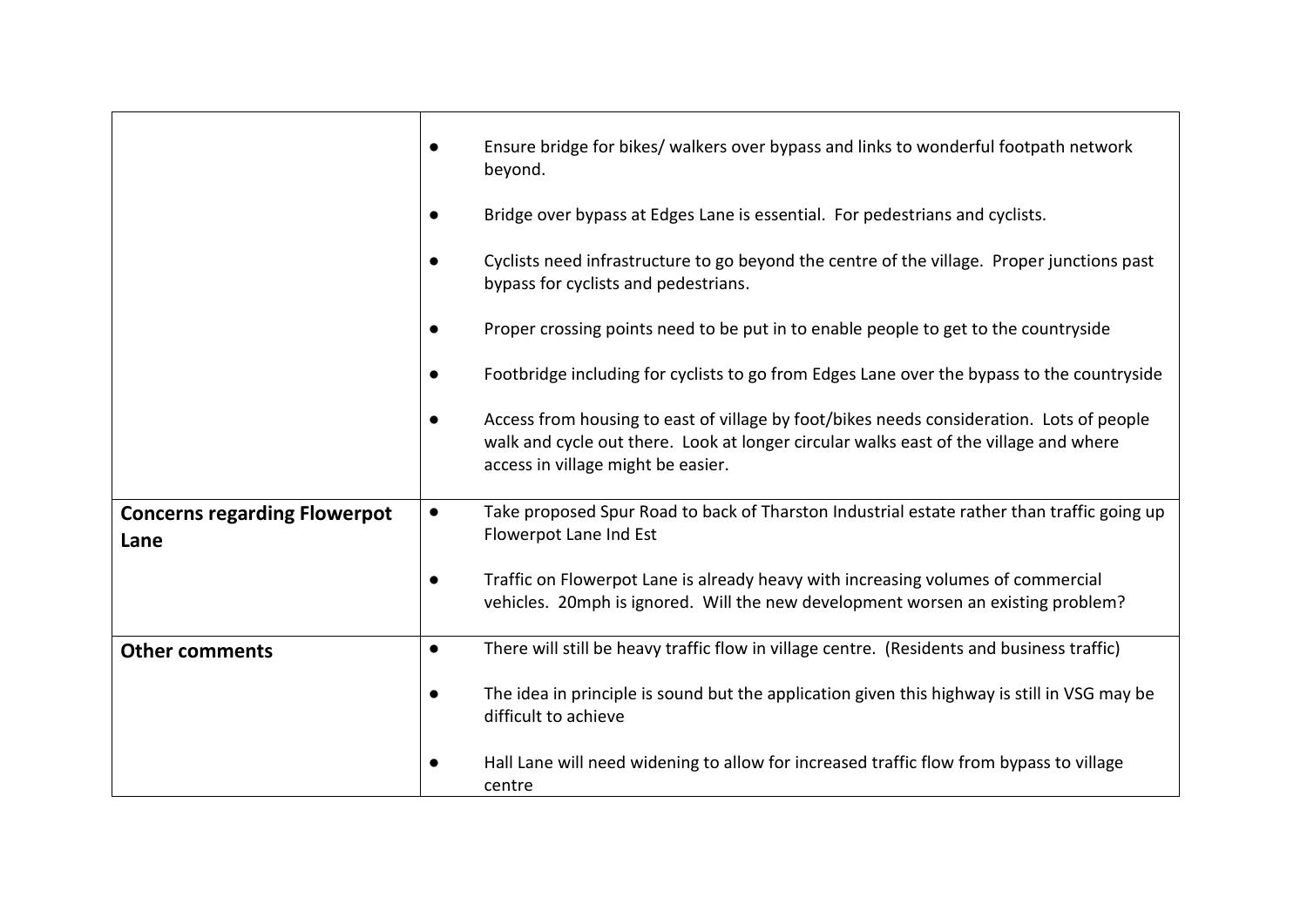|                           | $\bullet$ | Wider roads on new estates for ease of traffic movement. Especially if people park on<br>roads.                                                                                                                       |
|---------------------------|-----------|-----------------------------------------------------------------------------------------------------------------------------------------------------------------------------------------------------------------------|
|                           | $\bullet$ | Better control of traffic (heavy lorries) outside co-op area - very narrow roadway                                                                                                                                    |
|                           | $\bullet$ | Would removal of bus stop/widening of pavement restrict the access of bin lorries. What<br>about truckers wanting to use chip shop/ effect in trade.                                                                  |
|                           | $\bullet$ | Bypass before houses                                                                                                                                                                                                  |
|                           | $\bullet$ | Narrowing of existing A140 in village centre must still allow adequate access for lorries<br>(removal lorries, heavy traffic for Stratton Motor Company, industrial estate etc)                                       |
|                           | $\bullet$ | Agree that overall aim should be to make village centre safe and pleasant to walk around.<br>It is neither at present with sections of narrow pavements and not enough safe crossings.<br>Proposals big step forward. |
|                           |           |                                                                                                                                                                                                                       |
| <b>Housing</b>            |           |                                                                                                                                                                                                                       |
| <b>Affordable housing</b> | $\bullet$ | Affordable housing/2 beds for those starting property ladder and want to own house                                                                                                                                    |

| <b>AITOLUGNIE HUUSHIK</b> |           | Arror dable Housing/ 2 beas for those starting property lauder and want to own house |
|---------------------------|-----------|--------------------------------------------------------------------------------------|
|                           | ٠         | Affordable housing                                                                   |
| Self-build space          |           | Space for self-build needed                                                          |
|                           | $\bullet$ | Self build plots would be good.                                                      |
| Off road parking          |           | There must be room for 2 vehicles - off road parking                                 |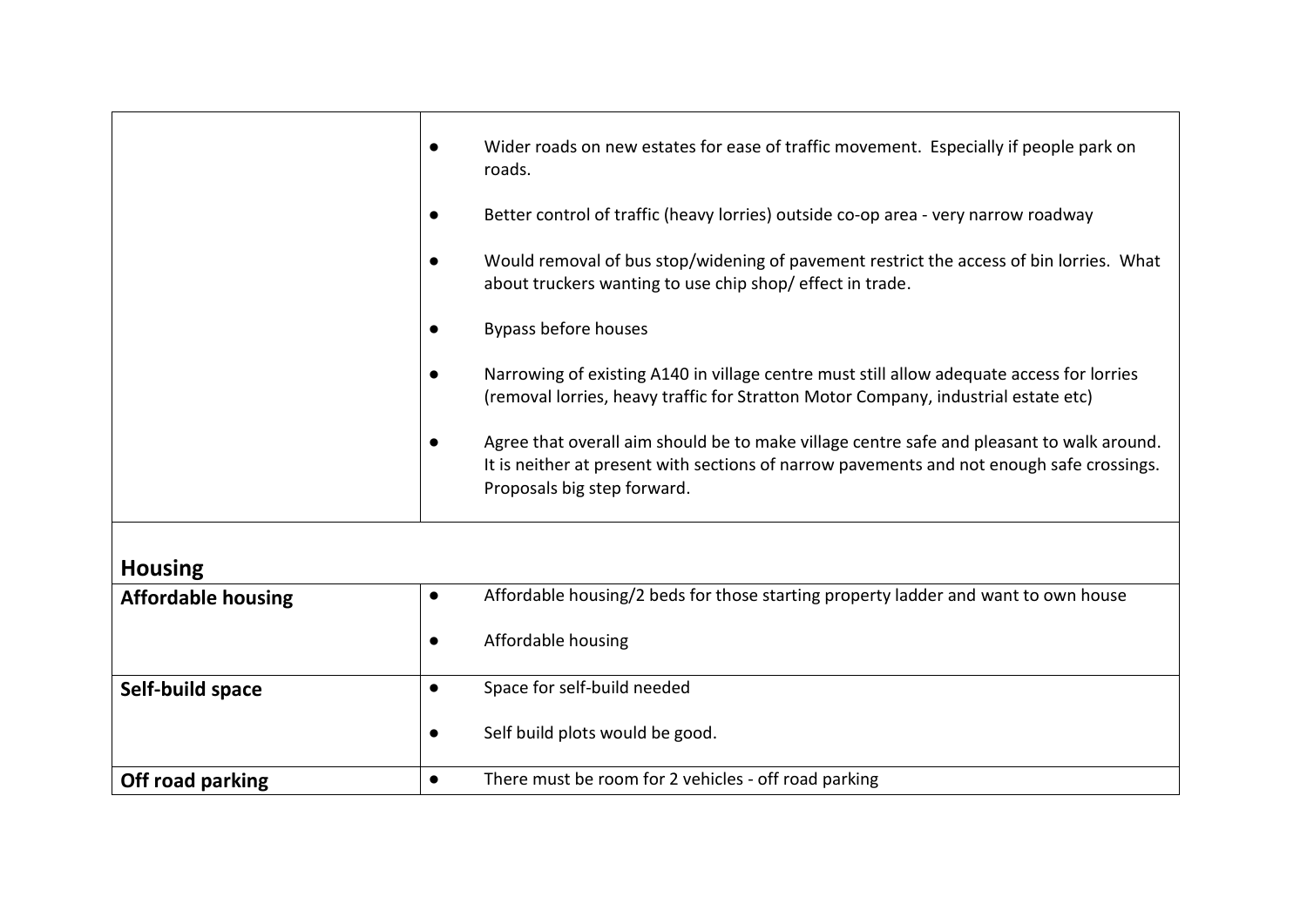| <b>Buildings in keeping with Long</b><br><b>Stratton design</b> | $\bullet$ | Churchfields estate is attractive and reflects the historic building well - really integrated.<br>New housing should be similar, with parks, greens and sensitive building. |
|-----------------------------------------------------------------|-----------|-----------------------------------------------------------------------------------------------------------------------------------------------------------------------------|
| <b>Importance of conserving</b><br>historic buildings           | $\bullet$ | How can we prioritise the conservation of historic buildings that are privately owned? Do<br>we give grants for people to improve their property?                           |
|                                                                 | $\bullet$ | Setting and design of new housing should sit well with the local historic setting and<br>historic countryside (as set out in historic landscape study).                     |
|                                                                 | $\bullet$ | What chance of prioritising historic buildings when the Ice House was demolished against<br>public vote?                                                                    |
|                                                                 | $\bullet$ | Render on listed buildings needs to be looked into                                                                                                                          |
|                                                                 | $\bullet$ | Some properties look awful as listed/conservation and expansion to maintain. Can council<br>help?                                                                           |
| <b>Other comments</b>                                           | $\bullet$ | With 1800 new homes being built 132 'affordable' homes is too lower number. We need<br>to be helping young people NOT JUST DEVELOPER PROFITS.                               |
|                                                                 | $\bullet$ | Room in garden for shed!                                                                                                                                                    |
|                                                                 | $\bullet$ | Support plan for new commons within the development.                                                                                                                        |
|                                                                 | $\bullet$ | Housing per hectare in plan is too dense                                                                                                                                    |
|                                                                 | $\bullet$ | What new house want to smell of sewerage and chickens. Good selling point - not.                                                                                            |
|                                                                 |           |                                                                                                                                                                             |